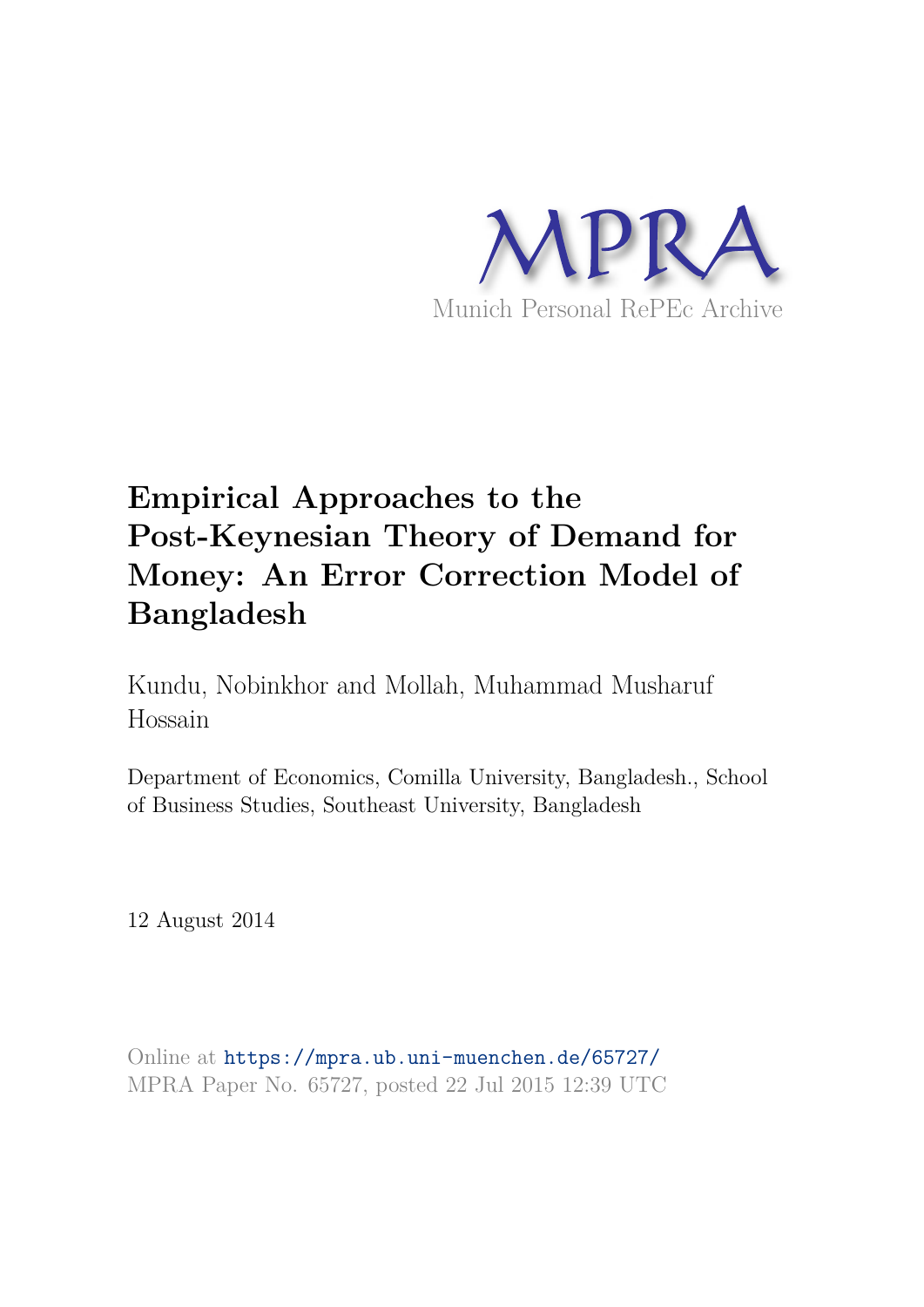# **Empirical Approaches to the Post-Keynesian Theory of Demand for Money: An Error Correction Model of Bangladesh**

# **Nobinkhor Kundu Muhammad Musharuf Hossain Mollah**

The demand for money is crucial important tool of monetary policy to deal with the macroeconomic problems and to prescribe appropriate policy of the economy. This paper investigate to empirically explore the long-run equilibrium for demand for real money balance as well as short-run dynamics in the context of monetary policy in Bangladesh. Using time-series annual data for the period 1981 to 2012 and applying the methods of cointegration and errorcorrection, the study find a single cointegrating equation showing long-run stable relationship between demand for money and explanatory variables in the model. The study also finds convergence of short-run dynamics towards statistically significant long-run equilibrium and concludes that the results have important implications for the conduct of monetary policy in Bangladesh.

## *JEL Classification:* E41, C22, C52

*Keywords:* Demand for Money, Cointegration, Bangladesh

## **1. Introduction**

 $\overline{a}$ 

The demand for money is one of the most important components of the transmission mechanism of monetary policy on the macroeconomic views. A stable money demand function is a condition in the conduct of monetary policy as it enables a policy-driven change in monetary aggregates to have predictable influences on output, interest rate, price and ultimately exchange rate. The analysis of the demand for money plays an important role in the decision-making process of central banks which has been working on a demand-for money analysis intensively. Empirical studies have been conducted in both developed and developing countries to evaluate the determinants and the stability of the demand for money function for various monetary aggregates.

Assistant Professor, Department of Economics, Comilla University, Comilla-3503, Bangladesh. Phone: +88- 01911662226, Email: [nobinkundu@yahoo.com](mailto:nobinkundu@yahoo.com) 

 Assistant Professor of Marketing, School of Business Studies, Southeast University, Dhaka-1213, Bangladesh. Cell: +88-01716200047, Email: [mhmru@yahoo.com.](mailto:mhmru@yahoo.com) I wish to thank an anonymous referee for helpful comments on an earlier draft. However, the usual disclaimer applies.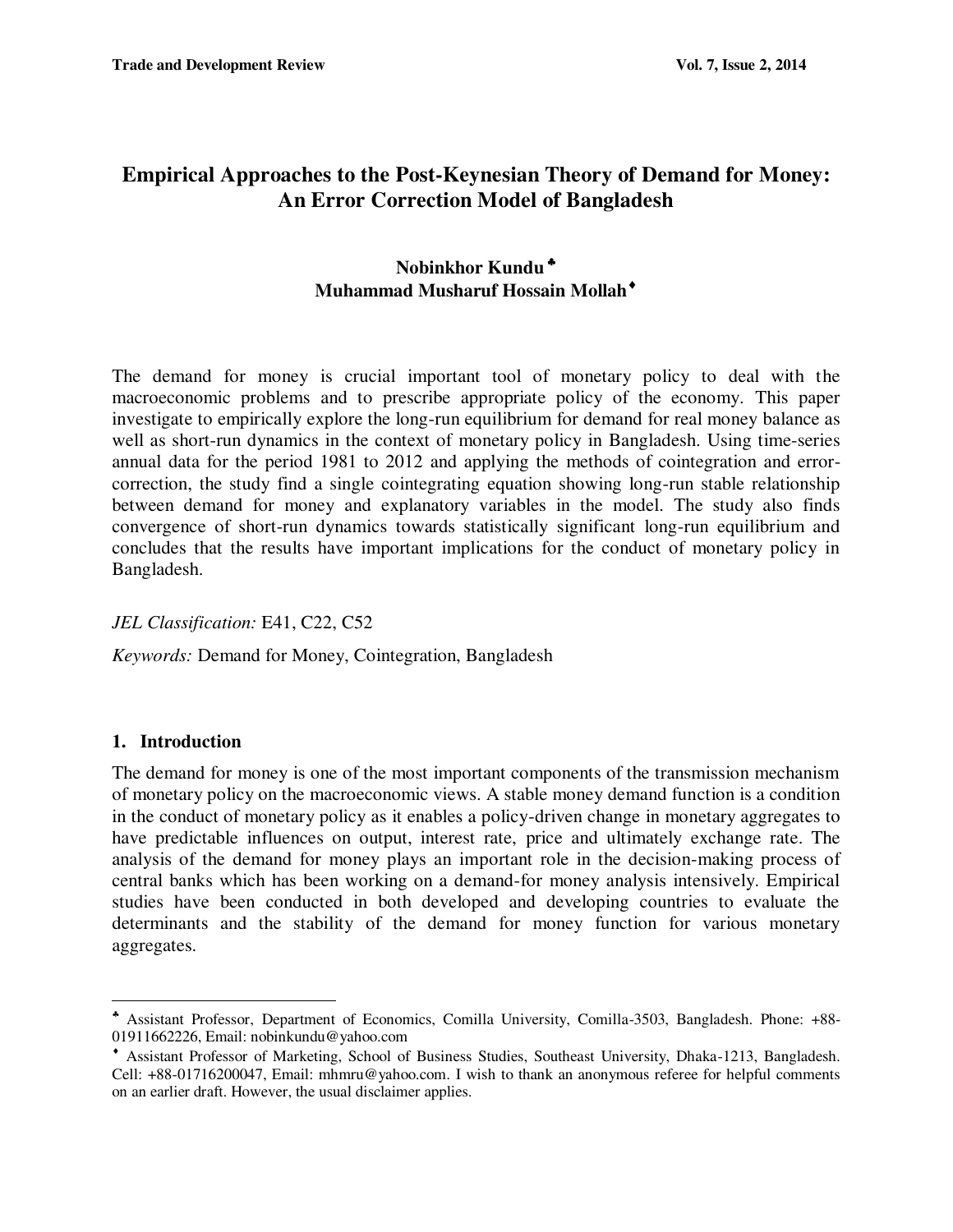For developed countries, Friedman (1959), Chow (1966) and Goldfeld (1973) found that permanent income to be the superior scale variable over measured current income even for developing countries. The stable and predictable money demand functions in developed countries are in most cases supported by well managed data set and institutional settings. The scenery is almost opposite in developing countries. The choice of the scale variable, current income as measured by real GDP (gross domestic product) is due to the empirical findings of Adekunle (1968), that is, income and price expectations are static in Least Develop Countries (LDCs). It might not be inappropriate that the demand for real balances should be related to current income and current rate of inflation, thus we use nominal GDP measure as a proxy for current income and current inflation rate as a proxy for expected inflation rate.

Taslim (1984) introduced expected inflation rate as a measure of opportunity cost of holding money instead of using nominal interest rate that was significant. He criticized using of nominal interest rate as an explanatory variable as it was determined by institutional settings rather than market forces. Conversely, for a developing country with immature capital market and institutionally regulated interest rates, it has been argued that the use of inflation (expected) over interest rates as a measure of the alternative cost of holding money is more apposite. Consequently, it would not be inappropriate that the demand for real balances depend on current income in Bangladesh.

Ahmed (1977) found coefficients that were statistically significant at respectable levels and of the expected signs. He concluded that there existed a stable money demand function in Bangladesh. Murti and Murti (1978) focused on the appropriate functional form of the Demand for Money in Bangladesh using the generalized Box-Cox Transformations. The results found by them were similar to those of Ahmed's results as they adopted the whole data set of Ahmed and estimated the same variables and functions.

Hossain (1992) studied the stability of money demand function in Bangladesh. Using both Chow and CUSUM and CUSUMS'Q test, and he found a stable broad money function while he identified the instability of narrow money demand function, which might have been caused by financial reforms in Bangladesh since the early 1980s. Islam (2000) who employed sophisticated econometric techniques, Johansen-Juselius Co-integration tests, in estimation of money demand function in Bangladesh using quarterly data. [Hossain](http://econpapers.repec.org/RAS/pho415.htm) [\(2006\)](mailto:akhtar.hossain@newcastle.edu.au) over again was investigated dynamic money demand behaviour by applying the methods of cointegration and errorcorrection and using annual data. Islam and Hossain both have been employed by the cointegration and error-correction techniques. They found a stable single co-integrating vector exists in the long-run equilibrium money demand relationship in Bangladesh.

This paper briefly reviews explains relevant empirical issues in modeling and estimating money demand function for Bangladesh and provide some additional perspectives not covered in other reviews. The main purpose of research study is to empirically explore the long-run equilibrium money demand relationship as well as short-run dynamics (i.e., stability and the speed of adjustment to the long-run equilibrium) in Bangladesh for real money balance, real income, interest rate, inflation rate and exchange rate.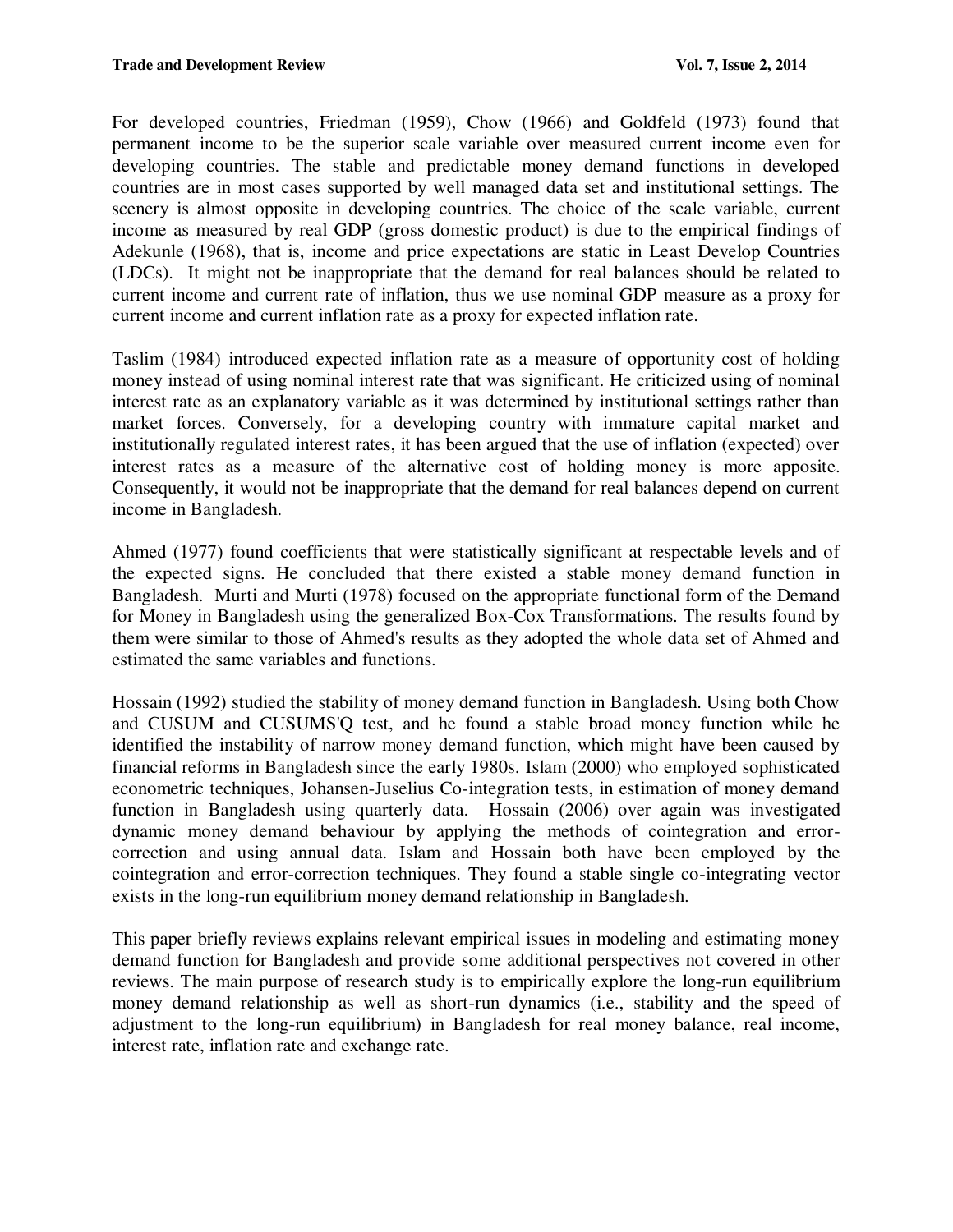The remainder of this paper is organised as follows. Theoretical foundation is presented in section-II. Section III describes the econometric methodology used for the present study as well as the data. Section IV is analytical framework for the analytical analysis. Section-V presents the results of the empirical analysis of the augmented model. Finally, summary and conclusions are presented in Section VI.

# **2. Theoretical Foundation**

In the long term, there are few basic approaches and theoretical concepts based on different methodological view points. According to *classical economics*, all markets are in equilibrium and always a full employment. The *Quantity theory* emphasized a direct and proportional relationship between money and price level.

This relationship was developed in classical equilibrium framework by *two alternative* but equivalent expressions: One is *"Equation of exchange"* – associated with Irving Fischer's (1911) equation:  $MV = PT$ , where M is the quantity of money in circulation, V is "transactions velocity of circulation of money", T is the volume of transactions and P is the price level.

And other is *"Cambridge approach or cash balance approach"* - associated with the Cambridge University economists, especially A.C. Pigou (1917). Cambridge economists pointed out the role of wealth and the interest rate in determining the demand for money. According to Milton Friedman (1956), among of *modern monetarists*, Stability of development of the demand for money depends on the overall wealth of society in various forms (money, bonds, securities, material and human resources) as well as on the taste and preferences of holders of the wealth and refreshed the traditional quantitative money theory in the Cambridge version.

In a *Keynesian economy*, Keynes adopted the *transactional motive* from the monetarist approach of the Cambridge school and considered the fact that a part of the demand for money is associated with transactions related to income developments. The speculative demand for money is what Keynes called as "liquidity preference." Formal, Keynes (1936) approach can be written as follows:

$$
M_d = L_1(Y) + L_2(i)
$$

Where  $M_d$  is demand for money,  $L_l$  expresses the transactional and precautionary motive,  $L_2$ expresses the speculative motive of liquidity preference, *Y* is nominal GDP and *i* is the interest rate (Keynes, 1936).

The *Neo-Keynesian* interpretation of the money demand is based on Keynes's principles. Thus, the demand for money can be expressed as follows:

$$
M_{da} = kY
$$
 and  $M_{ds} = \alpha - \beta i$ , Thus  $M_d = L(Y,i)$ 

Where *Mda* is demand for active balances, *Mds* is speculative demand for money, *k* is the share of active balances in GDP,  $L$  is the "liquidity preference function",  $\alpha$  and  $\beta$  are parameters. This approach was developed by Baumol (1952) and Tobin (1956) to an approach based on the possession of money as inventory, where the transactional motive of liquidity preference is wellknown formula: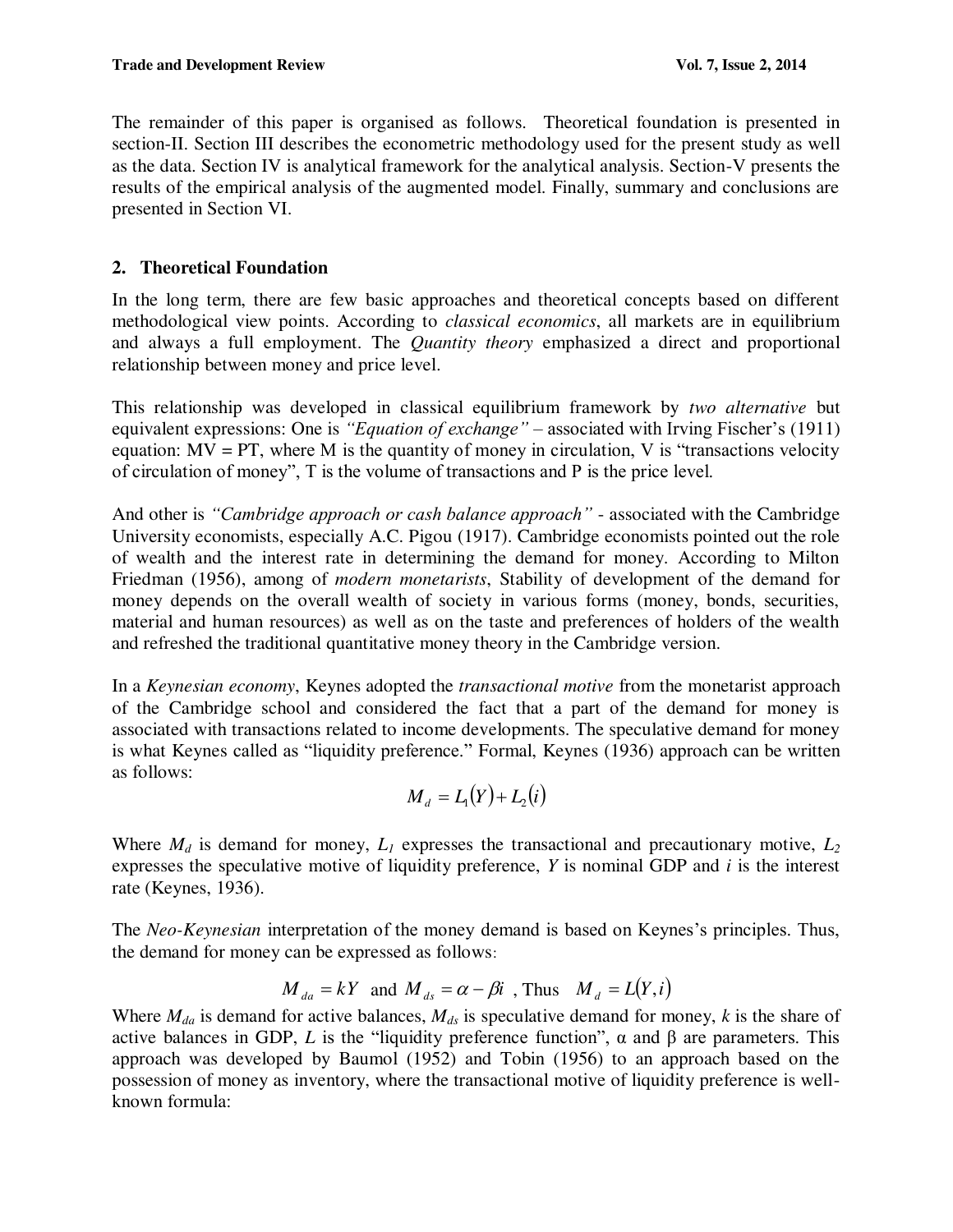$$
\frac{M_d}{P} = \sqrt{\text{cY}/2\text{i}}
$$

Where  $\frac{M_d}{P}$  is demand for real balances, *c* is transactional costs, Y is real GDP and *i* is the interest rate. The Bauman-Tobin model assumption of cost stability in a transaction (c – parameter) is not realistic in the long run.

The *Post-Keynesian* economics differs from neo-Keynesian especially in the inclusion of the *financial motive* in the demand for money. In this approach, the demand for money is usually expressed in nominal terms. For transformation to the real demand for money form, it is necessary to consider inflation. Arestis Philip (1988) approach to the demand for money in a *small open economy* can be expressed using the following equation:

$$
M_d = K(Y_r)^a (P^e)^{-b} (CR)^{-c} (ER^e)^{-d} \mu
$$

Where  $M_d$  is real money balances, *K* is the Cambridge coefficient function,  $Y_r$  is real GDP,  $P^e$  is the expected rate of inflation,  $CR$  is an estimated variable for credit limitations,  $ER<sup>e</sup>$  is the expected appreciation or depreciation rate of the currency,  $\mu$  is a non-systematic component and *a, b, c,* and *d* are elasticity values.

## **3. Econometric Model And Data**

### 3.1 Empirical Methodology

We have used demand for money model specified by Arestis Philip (1988) to estimate the demand for money in a *small open economy*.

In general, the empirical estimation of demand for money or real cash balances function for Bangladesh can be expressed using the following equation:

$$
M^*_{\bigp \, p^*} = \alpha_0 Y_t^{\beta_1} I_t^{\beta_2} P_t^{\beta_3} R_t^{\beta 4} e^{\mu_t}
$$
\n<sup>(1)</sup>

Where  $M^*$  denote the *desired* stock of nominal money balance,  $P^*$  is the price level used to convert nominal money balance to real money balance  $M = M^* /_{\mathbf{p}^*}$ ,  $M = M^{\dagger} / p^*$ , *Y* is aggregate real national income as scale variable,  $I$  is the long-term nominal interest rate  $(\%)$  as opportunity cost variable, the rate of inflation *(P)* as measured by consumer price index, and *R* is the exchange rate as ratio of Bangladesh Taka and U.S. Dollar respectively. In natural log (ln) linear function of the form,

$$
\ln M_{t} = \alpha_{0} + \beta_{1} \ln Y_{t} + \beta_{2} \ln I_{t} + \beta_{3} \ln P_{t} + \beta_{4} \ln R_{t} + \mu_{t}
$$
 (2)

Empirical analysis in terms of first differencing to induce stationarity has recently been questioned by Engle, R. and C. W. J. Granger, (1987) in their article "Co-Integration and Error Correction: Representation, Estimation and Testing". They argue that the traditional approach of first differencing to induce stationarity disregards potentially important equilibrium relationships among the levels of the series to which the hypotheses of economic theory are usually taken to apply.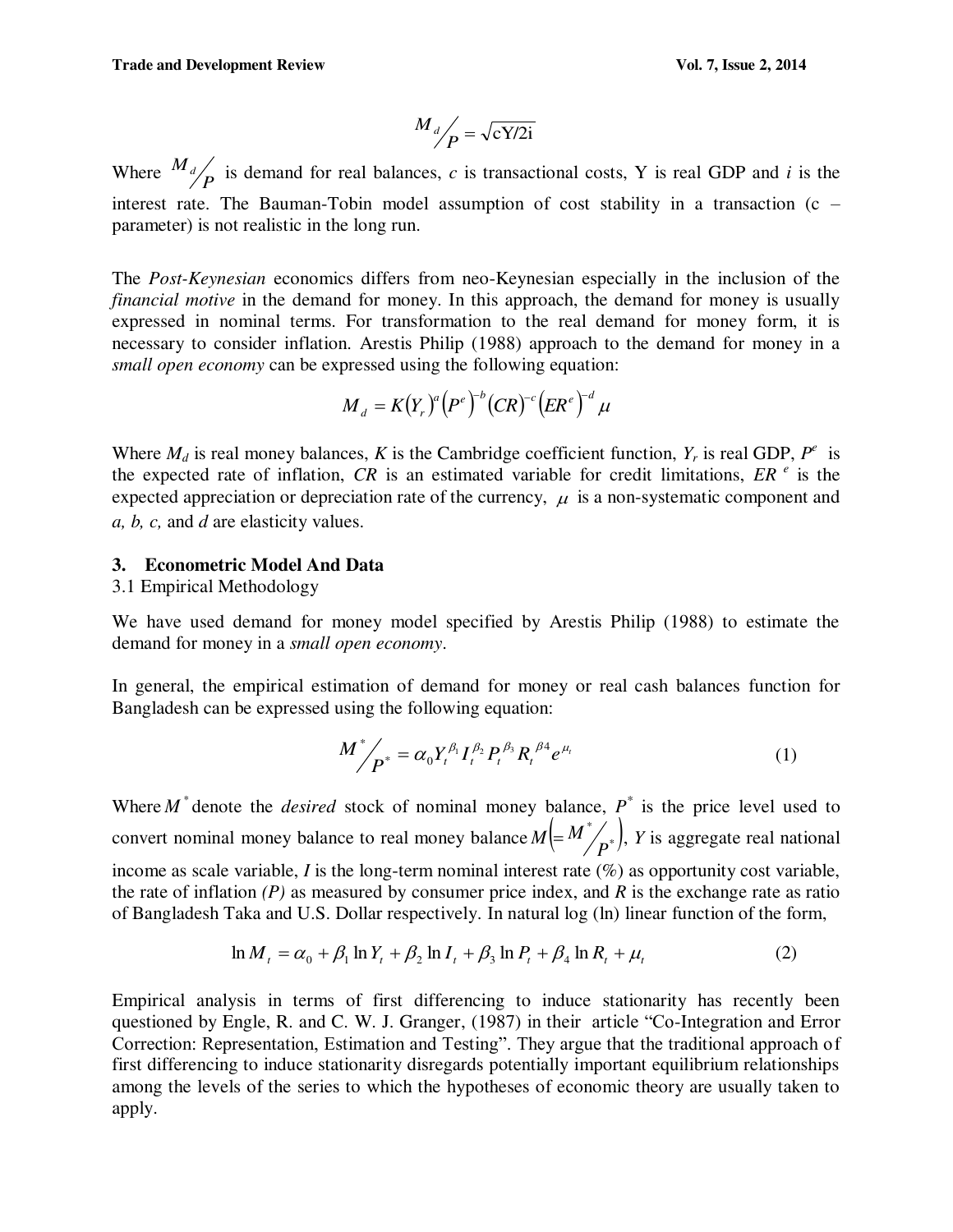The behavioral assumptions require that  $\beta_1 > 0$ ,  $\beta_2 < 0$ ,  $\beta_3 < 0$ ,  $\beta_4 < 0$  and that the  $\mu_t$  sequence is stationary, so that any deviations from long-run money market equilibrium are temporary in nature.

$$
\mu_t = \ln M_t - \alpha_0 - \beta_1 \ln Y_t - \beta_2 \ln I_t - \beta_3 \ln P_t - \beta_4 \ln R_t \tag{3}
$$

that is stationary.

We have argued that real money balances, real income, nominal deposit rate, inflation rate and exchange rate are most likely integrated of order one, so that their changes are stationary. However, stationarity in  $\mu$ , would establish (3) as a plausible long-run relationship, with the short-run dynamics incorporated in  $\mu_t$ , usually referred to as the *equilibrium error*. Then the integrated variables  $M_t$ ,  $Y_t$ ,  $I_t$ ,  $P_t$  &  $R_t$  are said to be cointegrated and equation (2) is referred to as the cointegrating regression, as in Engle and Granger (1987).

In matrix notation, an equilibrium money demand model requires that

$$
\mu_{t} = \beta' X_{t} = \begin{bmatrix} 1 - \alpha - \beta_{1} - \beta_{2} - \beta_{3} - \beta_{4} \end{bmatrix} \begin{bmatrix} M_{t} \\ \gamma_{t} \\ I_{t} \\ P_{t} \\ R_{t} \end{bmatrix} = Stationary
$$

The vector  $\beta' = [1 - \alpha - \beta_1 - \beta_2 - \beta_3 - \beta_4]$  is called the *cointegrating vector* for the nonstationary stochastic process  $X_t$ , corresponding to  $\left[ M_t, Y_t, I_t, P_t \& R_t \right]$ . This cointegrating vector isolates (in the present context) the stationary linear combination,  $\mu_t$ .

#### 3.2 Data

A definition of broad money  $(M_2)$  is a better measure than a narrow money  $(M_1)$  and nominal deposit rate as proxy for long-term interest rate that is a better than the short-term interest rate to measure the opportunity cost of holding money in considering the long-run economic impacts of changes in monetary policy in developing country. After compilation of the all data series were transformed into natural log form. That can reduce the problem of heteroskedasticity because it compresses the scale in which the variables are measured, thereby reducing a tenfold difference between two values to a twofold difference.

The paper outlines real money balance determining by the five indicators, it is assumed that in the long run, broad money  $(M_2)$  deflated by the price level, gross domestic product (GDP) as proxy for aggregate real national income (Y), nominal rate of interest rate (I), rate of inflation (P) is proxied by consumer price index and exchange rate (R) as ratio of Bangladesh Taka and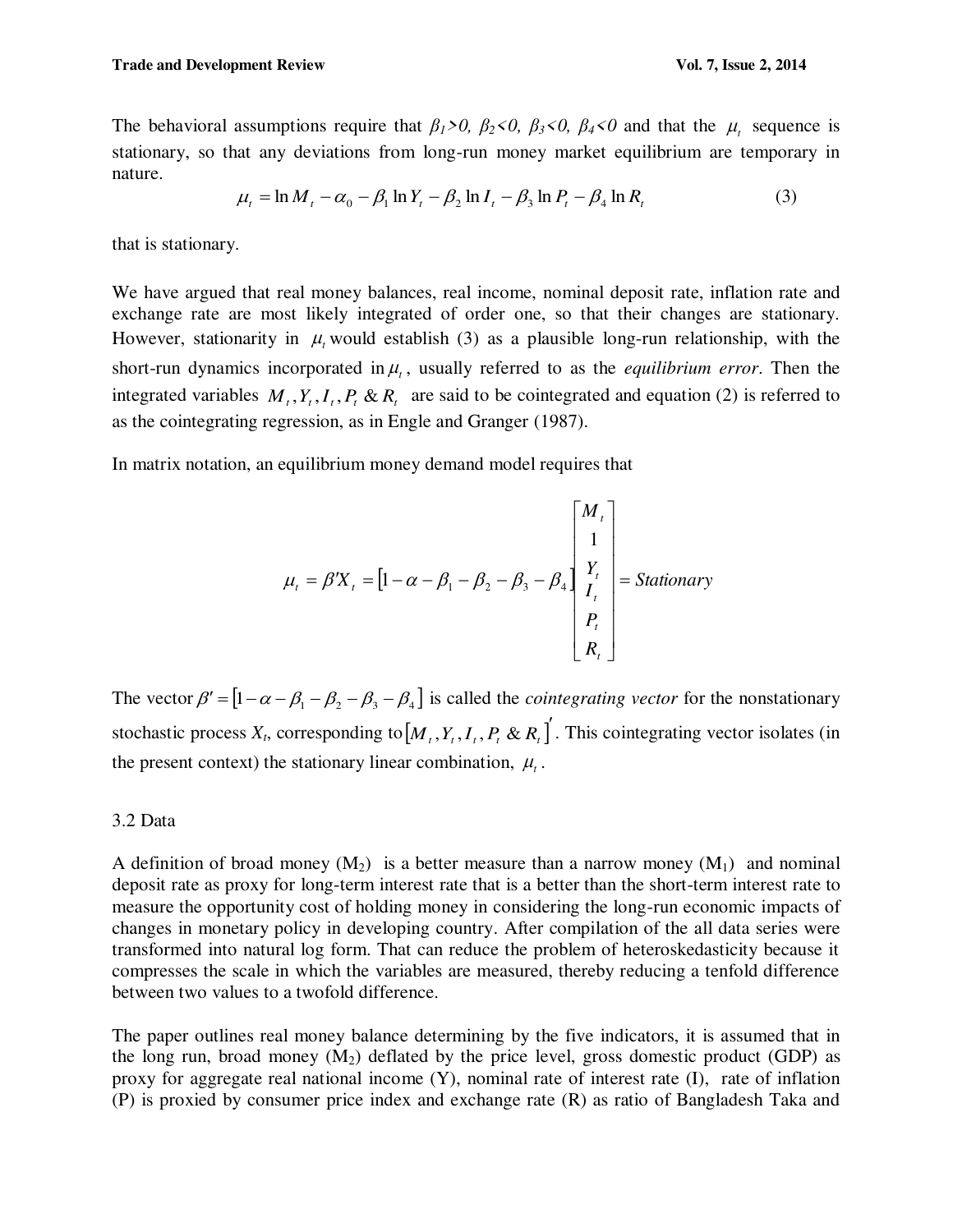U.S. Dollar respectively for the past four decades starting from year 1981 to 2012 from the World Development Indicators (WDI) data base of the World Bank (WDI, CD-Rom) published on April, 2013 and Bangladesh Bank.

#### **4. Analytical Framework**

#### 4.1 Unit Root Tests

The Augmented Dickey-Fuller (ADF) test can also be generalized to allow for higher-order autoregressive dynamics, in case that an AR $(1)$  process is inadequate to render  $\varepsilon$ <sub>*t*</sub> white noise (Dickey and Fuller, 1981). The ADF test for a unit autoregressive root tests the null hypothesis  $H_0$ : δ = 0, against the alternative  $H_1$ : δ < 0 in the following regression equation with an intercept of the form:

$$
\Delta Y_t = \alpha_0 + \delta Y_{t-1} + \theta_i \sum_{i=1}^m \Delta Y_{t-1} + \varepsilon_t
$$
\n(4)

If  $Y_t$  is stationary around a deterministic linear time trend, then the trend t' i.e., the number of observation must be added as an explanatory variable. Alternatively (4) can be written as following regression equation with an intercept and a trend of the form:

$$
\Delta Y_t = \alpha_0 + \beta_0 t + \delta Y_{t-1} + \theta_i \sum_{i=1}^m \Delta Y_{t-1} + \varepsilon_t
$$
\n<sup>(5)</sup>

Assumed to be this regression identically and independently distributed (IID) random variable. Where  $\Delta Y_t = Y_t - Y_{t-1}$  is the first difference operator of Y series, and Y is the variable under consideration, is chosen by Schwarz Information Criterion (SIC),  $\alpha$  is intercept term,  $\beta_t$  is trend variable and  $\varepsilon$ <sub>i</sub> is a white noise error term, m is the number of lags in the dependent variable. The optimal lag length, *m*, can be chosen using data dependent methods that have desirable statistical properties when applied to unit root tests.

In the equation (4)  $Y_t$  is corresponds to modeling a random walk without drift (intercept  $\alpha = 0$  and coefficient of trend  $\beta = 0$ ), and Y<sub>t</sub> is a random walk with drift ( $\beta = 0$ ) around a stochastic trend in the equation (5). A test for nonstationary of the series,  $Y_t$ , amount to a tstatistic of  $\delta = 0$ , alternatively hypothesis of stationary requires that  $\delta$  be significantly negative.

#### 4.2 Cointegration Test

The Johansen"s (1988) maximum likelihood (ML) approach is sufficiently flexible to account for long-run properties as well as short-run dynamics, in the context of multivariate vector autoregressive models. Let us consider the following *p-*dimensional vector autoregressive (VAR) model of order *k* 

$$
X_{t} = \sum_{i=1}^{k} A_{i} X_{t-i} + u_{t}
$$
 (6)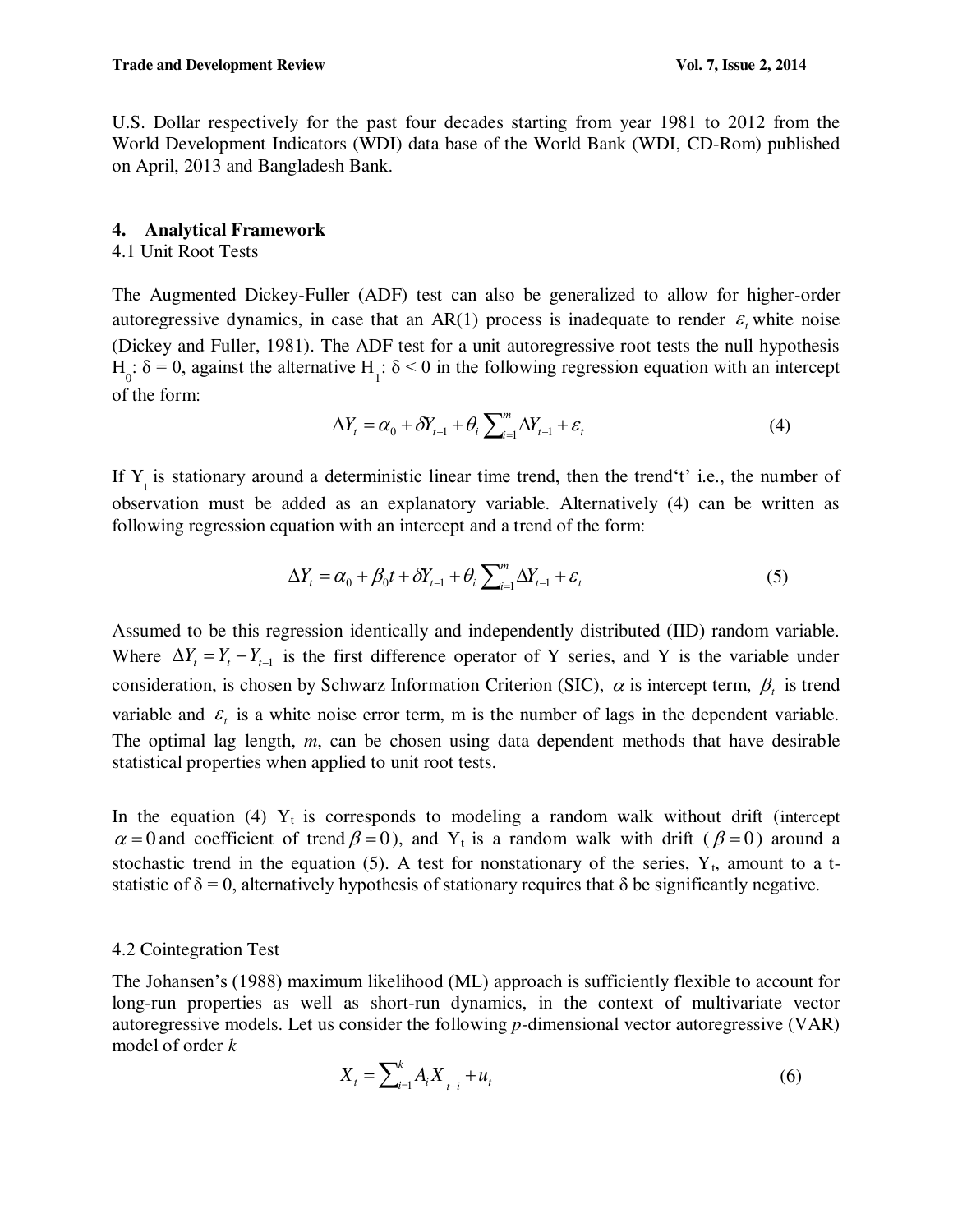Where  $X_t$  is a  $p \times 1$  vector and  $u_t$  is an independently and identically distributed. In the case of the stochastic process  $X_t = [\ln M_t, \ln Y_t, \ln I_t, \ln P_t, \ln R_t]$ . Where *I* is the  $n \times n$  identity matrix *A* and elements of  $X_t$  will be given by the rank of  $\Pi$ , denoted as  $r$ . Hence,  $\lambda$  is an eigenvalue of  $A$ . First, letting  $\Delta = 1 - L$ , where *L* is the lag operator, Johansen and Juselius (1990) suggest writing equation (6) as

$$
\Delta X_t = \sum_{i=1}^k \Gamma_i \Delta X_{t-i} + \Pi X_{t-k} + u_t \tag{7}
$$

Where

 $\Gamma_i = -\left(I - \sum_{j=1}^i A_j\right)$  $\sum_{j=1}^{i} A_j$  and  $\Pi = -\left(I - \sum_{i=1}^{k} A_i\right)$  $I - \sum_{i=1}^{\infty} A_i$ 

Johansen proposes two tests for the number of distinct cointegrating vectors. In the trace test, the null hypothesis that there are at most *r* cointegrating vectors is tested (against a general alternative) by calculating the test statistic

$$
\lambda_{trace}(r) = -T \sum_{i=r+1}^{p} \ln\left(1 - \hat{\lambda}_i\right)
$$
\n(8)

In this case, each  $\ln(1-\hat{\lambda}_i)$  will equal zero (since log 1 = 0), and  $\lambda_{\text{trace}}$  equals zero. However, the farther the estimated eigen values are from zero, the more negative is each of the expressions, and the larger the  $\lambda_{trace}$  statistic.

In the maximum eigen value test, the null hypothesis of *r* cointegrating vectors is tested against the alternative of  $(r + 1)$  cointegrating vectors by calculating the test statistic.

$$
\lambda_{\max}(r, r+1) = -T \ln \left( 1 - \lambda_{r+1} \right) \tag{9}
$$

Again, if the estimated eigen value,  $\overrightarrow{\lambda}_{r}$  $\lambda_{r+1}$ , is close to zero,  $\lambda_{\text{max}}$  will be small, and the null hypothesis that the number of cointegrating vectors is *r* will not be rejected.

#### 4.3 Vector Error Correction Model

The cointegration and error-correction frameworks have proved to be successful tools in the identification and estimation of aggregate money demand functions. This type of approach to the demand for money captures the long-run equilibrium relationship between money and its determinants as well as the short-run variation and dynamics. In fact, there may be disequilibrium in the short run. To investigate the short run dynamics among the concerned time series variables, Vector Error Correction Model (VECM) should be developed according to Enders (2009). Therefore, an unrestricted VECM considering up to  $\rho$  lags for demand for money functions is respectively as follows:

$$
\Delta \ln M_{t} = \delta_{0} + \sum_{j=1}^{\rho} \theta_{k} \Delta \ln M_{t-j} + \sum_{j=1}^{\rho} \eta_{k} \Delta \ln Y_{t-j} + \sum_{j=1}^{\rho} \phi_{k} \Delta \ln I_{t-j} + \sum_{j=1}^{\rho} \phi_{k} \Delta \ln P_{t-j} + \sum_{j=1}^{\rho} \psi_{k} \Delta \ln R_{t-j} + \lambda \left[ \ln M_{t-1} - \hat{\alpha}_{0} - \hat{\beta}_{1} \ln Y_{t-1} - \hat{\beta}_{2} \ln I_{t-1} - \hat{\beta}_{3} \ln P_{t-1} - \hat{\beta}_{4} \ln R_{t-1} \right] + \varepsilon_{t}
$$
(10)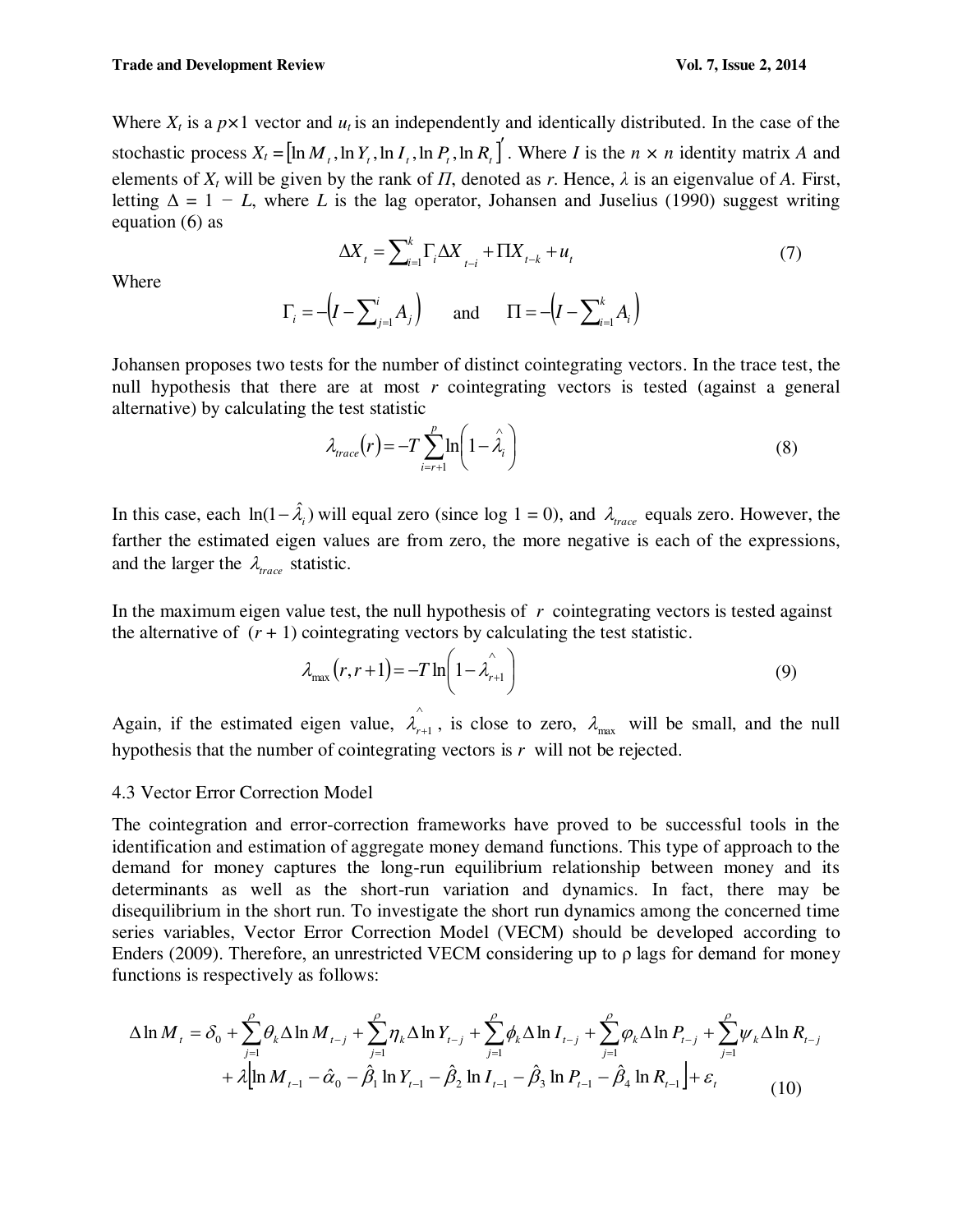Where  $\Delta$  is the first difference operator,  $\lambda$  depict the speed of adjustment from short run to the long run equilibrium,  $\varepsilon_t$  is a purely white noise term. In particular, if the variables are integrated and cointegrate, then there is an error-correction representation that enables the estimation of long-run equilibrium relationships without simultaneously having to take a strong position on how to model short-run dynamics.

# **5. Empirical Results<sup>1</sup>**

l

The standard practice is to begin the empirical analysis by examining the time-series properties of the data. It starts with the test of stationarity of variables of the model (2), using unit root test procedures. The reason for knowing whether a variable has a unit root (that is, whether the variable is nonstationary) is that under the alternative hypothesis of stationarity, variables exhibit mean reversion characteristics and finite variance, and shocks are transitory and the autocorrelations die out as the number of lags grows, whereas under nonstationarity they do not. The standard ADF test has been used to perform the unit root test to the *M, Y, I, P and R* series separately of the model and examine their *order of integration.* The ADF test used here includes a constant and linear trend in the test regression since it has more general specification. The test has employed automatic lag length selection using a Schwarz Information Criterion (SIC) and a maximum lag length of 7. SIC is considered to be more appropriate because of small numbers of observations in the study (32 observations). Table-1 reports the test statistics for the model with a time trend and intercept in level and in first differences respectively.

| <b>Variables</b> | <i>t-ADF</i> (Intercept and Trend) |         |                            |         |  |  |  |  |
|------------------|------------------------------------|---------|----------------------------|---------|--|--|--|--|
|                  | Level                              | P-Value | <b>First Difference</b> () | P-Value |  |  |  |  |
| lnM              | $-1.981$                           | 0.587   | $-4.483***$<br>(0)         | 0.006   |  |  |  |  |
| lnY              | $-0.478$<br>(0)                    | 0.979   | $-6.019***$<br>(0)         | 0.000   |  |  |  |  |
| lnI              | $-2.792$<br>(1)                    | 0.210   | $-3.598***$<br>(0)         | 0.029   |  |  |  |  |
| lnP              | $-2.724$<br>(1)                    | 0.234   | $-5.938***$                | 0.000   |  |  |  |  |
| lnR              | $-4.295***$                        | 0.010   | $-4.723***$                | 0.003   |  |  |  |  |

Table -1: ADF Statistics for Testing For Unit Roots in Level and First Differences

Note: (i) \*, \*\* and \*\*\* denote rejection of the unit root hypothesis at the 10%, 5% and 1% level of significance respectively. (ii) Figures in the parentheses represent the optimal lag length as determined by Schwarz information criteria.

The estimated statistic for all the variables *at level* does not exceed ADF test statistics. It shows that the null hypothesis of unit root cannot be rejected at 5 per cent level of significance for all variables at level. To test for the presence of more than one unit root in all these variables, the unit root tests of the variables *at first difference* have to be checked. The results, of table-1*,* show that the unit root hypothesis is rejected at the first differences for all variables.

This result from unit root tests provide strong evidence of non-stationarity *at levels* and stationarity *at first difference* for all variables, these series are integration to degree one, *I (1).* The residuals are also found stationary using a Schwarz Information Criterion (SIC) and a maximum lag length of 7 and 32 observations. The result provide the basis for the test of long-

 $1$  After operating analysis in software *EViews-5.1* version, we got the result significant and observing the obtained result we can illustrate that the macroeconomic variables in Bangladesh.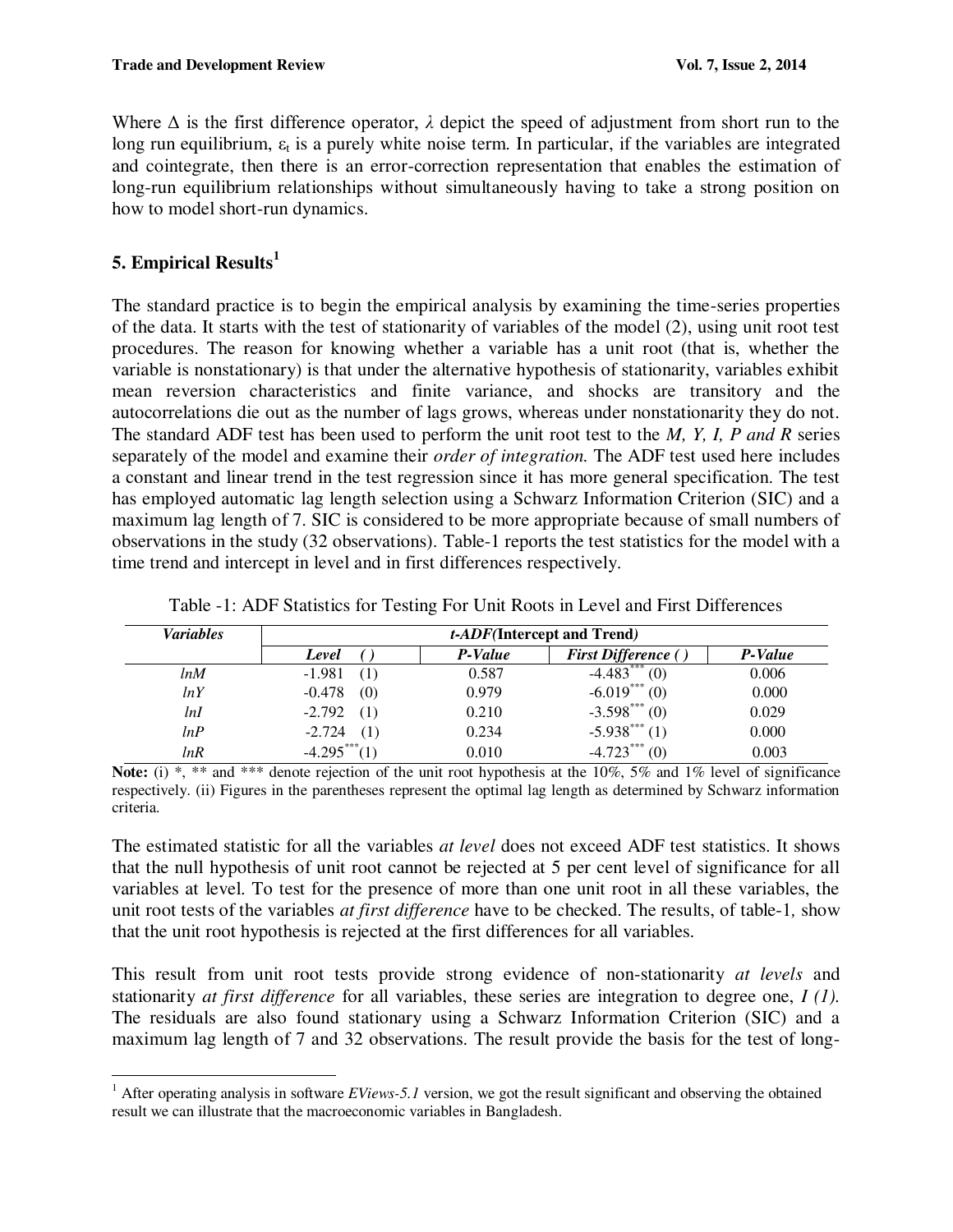run relationship among all variables, that is *p-value* statistically highly significant at 1%, 5% and 10% level, are stationary.

The cointegration between variables reveals the existence of the stable long-run (equilibrium) relationship. To test for cointegration among the variables, Johansen Maximum Likelihood procedure has been applied to a vector autoregressive (VAR) version. The results show that  $\lambda_{\text{reco}}$ and  $\lambda_{\text{max}}$  indicate 1 cointegrating equation at the 5 percent level of significance, presented in table -2.

| Series: LnM, LnI, LnP, LnY & Exogenous Series: LnR<br>Lags interval (in first differences): 1 to 1 |                |                                                                      |                               |            |                        |                               |         |  |  |  |
|----------------------------------------------------------------------------------------------------|----------------|----------------------------------------------------------------------|-------------------------------|------------|------------------------|-------------------------------|---------|--|--|--|
| Hypothesiz<br>ed No. of<br>CE(s)                                                                   | Eigen<br>value | Unrestricted Cointegration Rank Test (Trace and Maximum Eigen value) |                               |            |                        |                               |         |  |  |  |
|                                                                                                    |                | $\lambda_{trace}$                                                    | 0.05<br><b>Critical Value</b> | Prob. $**$ | $\lambda_{\text{max}}$ | 0.05<br><b>Critical Value</b> | Prob.** |  |  |  |
| None                                                                                               | 0.701961       | 64.22940                                                             | 54.07904*                     | 0.0048     | 36.31589               | 28.58808                      | 0.0042  |  |  |  |
| At most 1                                                                                          | 0.458623       | 27.91351                                                             | 35.19275                      | 0.2452     | 18.40919               | 22.29962                      | 0.1602  |  |  |  |
| At most 2                                                                                          | 0.169893       | 9.504316                                                             | 20.26184                      | 0.6883     | 5.586027               | 15.89210                      | 0.8325  |  |  |  |
| At most 3                                                                                          | 0.122440       | 3.918289                                                             | 9.164546                      | 0.4244     | 3.918289               | 9.164546                      | 0.4244  |  |  |  |

**Note:** Trace test and Max-eigenvalue test indicate 1 cointegrating eqn(s) at the 5% level,

\* denotes rejection of the hypothesis 5% level, \*\* probability values.

The results provide evidence that the null hypothesis of no cointegration, i.e.,  $r = 0$ , is rejected for estimated demand for real cash balance of Bangladesh. So there is a single cointegrating vector relationship among the variables of equation (2) at the 5 percent level of significance. The parameter estimates representing the cointegration between the demand for real cash balance and the endogenous factors in the model, is specified as:

$$
ln(M) - 0.683 ln(Y)_t + 0.602 ln(I)_t + 0.305 ln(P)_t + 5.124 = 0
$$
  
Or,  $ln(M) = -5.124 + 0.683 ln(Y)_t - 0.602 ln(I)_t - 0.305 ln(P)_t$  (11)  
(-6.231) (3.285) (-4.452) (-7.338)

With the existence of cointegration established, equation (2) is re-parameterised as an error correction model (ECM) to estimate a model for improved forecasting, including the effects of exogenous variables. The cointegrating equations are generally interpreted as the long run equilibrium relationships characterising the data, with the error correction equations representing short-run adjustment towards such equilibria. The error correction model alone also can make direct inference both about the long-run and short-run relationships. Since there is a single cointegrating equation, the vector autoregressive (VAR) needs to include an error correction term involving levels of the series, and this term appears on the right-hand side of each of the VAR equations, which otherwise will be in first differences. The error correction model for the real money balance is including the *exchange rate (R)* to capture the effects of currency appreciation or depreciation on demand for money of Bangladesh.

The estimated equation of the model in error correction form for the demand for real money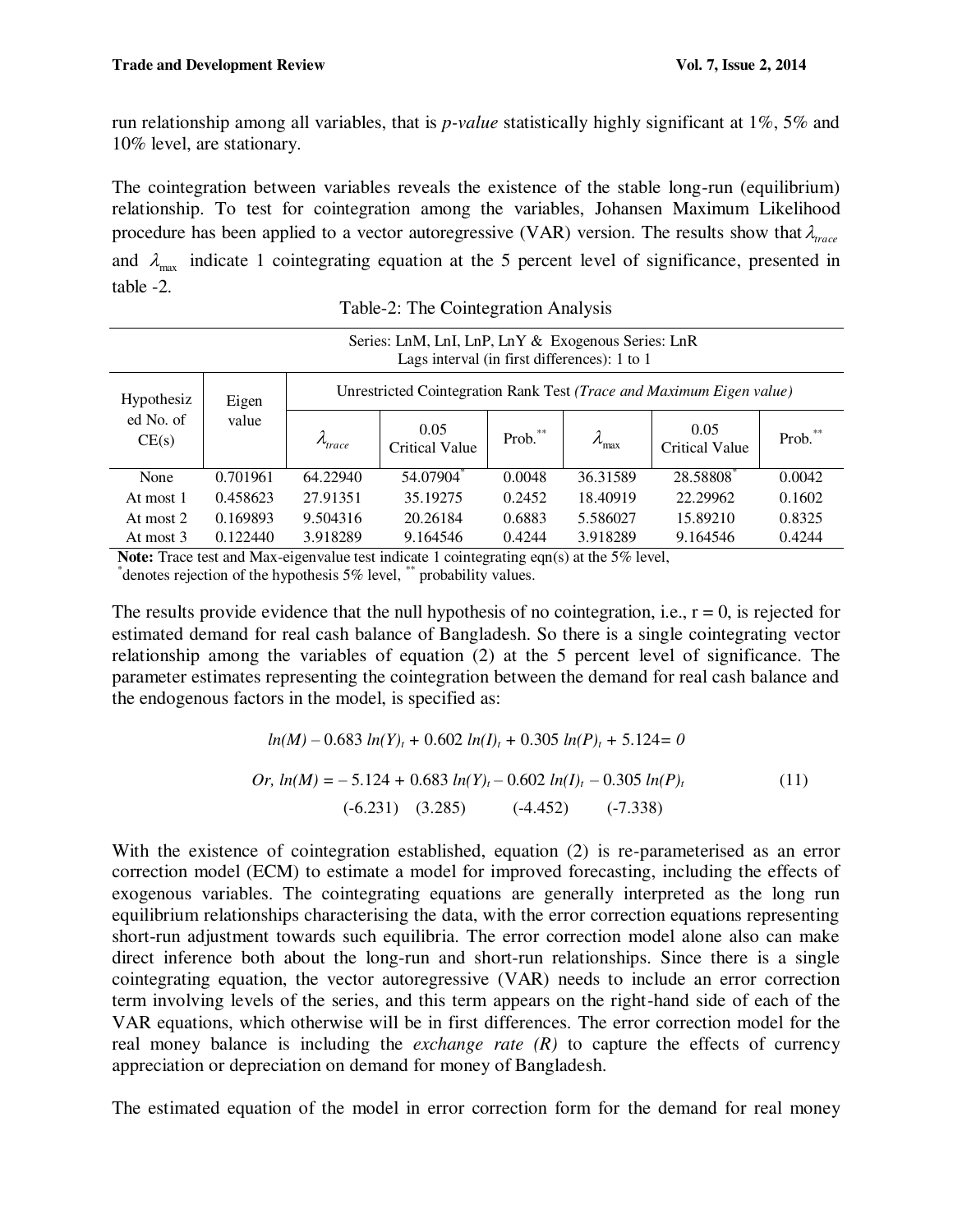balance *(M)* is:

$$
\Delta \ln(M_{t}) = 0.377 \Delta \ln(M_{t-1}) + 0.257 \Delta \ln(M_{t-2})
$$
\n(2.184) (2.343)  
\n+ 0.410 \Delta \ln(Y\_{t-1}) + 0.698 \Delta \ln(Y\_{t-2})  
\n(3.356) (2.724)  
\n- 0.183 \Delta \ln(I\_{t-1}) - 0.104 \Delta \ln(I\_{t-2})  
\n(-3.735) (-2.985)  
\n- 0.101 \Delta \ln(P\_{t-1}) + 0.111 \Delta \ln(P\_{t-2}) - 0.571 \ln(R\_{t})  
\n(-3.438) (2.382) (-2.957)  
\n- 0.319 [ln(M) - 0.683 ln(Y)<sub>t</sub> + 0.602 ln(I)<sub>t</sub> + 0.305 ln(P)<sub>t</sub> + 5.124]  
\n(-3.759) (-3.285) (4.452) (7.338) (6.231)

In equation (12) parentheses represents the *t-statistics* for the respective sign of the estimated coefficients. In the short-run the sign of the estimated coefficients of the real national income (*Y*) at 1 and 2 period time lag both are positive and 5% level of significant, which shows an increased of the demand for real cash balance  $(M)$  at both period lag. As a consequence, the positive effect of the rise in real national income on real cash balance of Bangladesh is consistent. Conversely, the sign of the estimated coefficients of the nominal rate of interest *(I)* at 1 and 2 period time lag both are negative and 5% level of significant, which shows an reduced of the demand for real cash balance *(M)* at both period lag. It measure the opportunity cost of holding money in considering the long-run economic impacts of changes in monetary policy in developing country.

With respect to the rate of inflation *(P)* the demand for real cash balance of Bangladesh responds following a cyclical pattern, that is, deterioration in real cash balance at 1-period time lag, improvement in the next period which is followed by deterioration. The effect of changes in rate of inflation on the real cash balance of Bangladesh is negative in the beginning and positive from the second period. This implies that effect of changes in rate of inflation on the demand for real cash balance of Bangladesh decrease immediately after the decrease in their real cash balance, which is consistent with the idea of the inflationary approach and later it reverses.

The key finding from the short-run dynamics above is that of a negative and statistically significant speed of adjustment coefficient (the error correction term). This means that the speed at which the rate of variation of the demand for real cash balance, Δ*ln(M),* the dependent variable in the first equation of the vector error correction (VEC) system, adjusts towards the single longrun cointegrating relationship differs from zero. In other words, the equation for the demand for real cash balance Δ*ln(M)* contains information about the long-run relationship since the cointegrating vector does enter this equation. According to the estimates, short-run demand for real cash balance disequilibrium is corrected at the rate of 32 percent per annum. The speed of adjustment coefficient indicates that demand for real cash balance convergent to the equilibrium and their convergent sign indicate that statistically significant in the long run.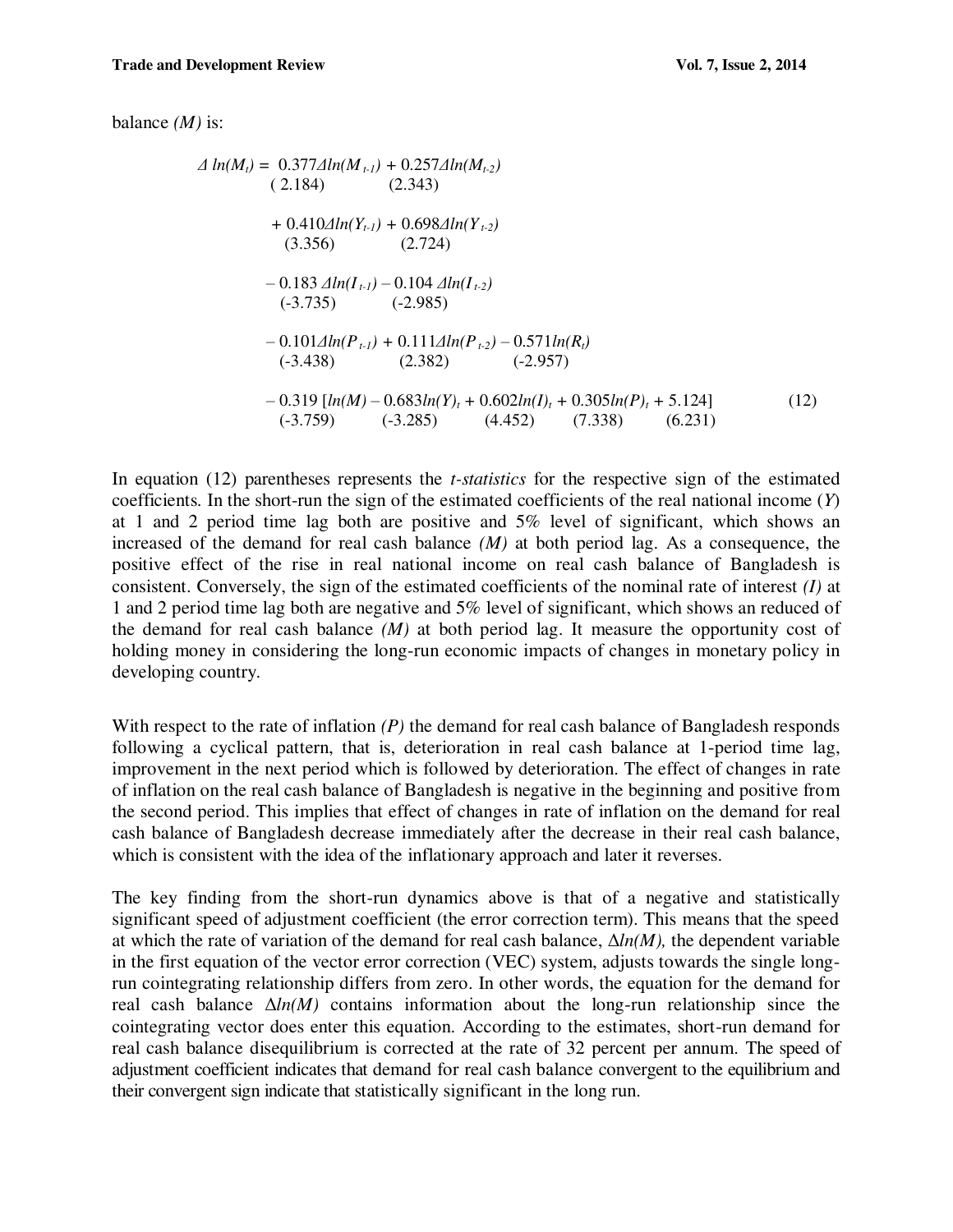## *An Extension of the Long -run relationship*

Solving equation (12) the long-run relationship between the variables in the model can be written as (while all the  $\Delta$ 's equal zero at equilibrium):

> $ln (M) = -1.634 + 0.218ln(Y)<sub>t</sub> - 0.192ln(I)<sub>t</sub> - 0.097ln(P)<sub>t</sub> - 0.571ln(R)<sub>t</sub>$ (-6.231) (3.285) (-4.452) (-7.338) (-2.957)

At this point exchange rate *(R)* enters in the equation as an *exogenous* variable. The equation reveals that the estimated coefficient of real national income *(Y)* has a positive sign with high level of significance. Accordingly increase real income of Bangladesh leads to an expansion in the demand for real cash balance *(M)*. The resulting estimate of  $\beta_1$  is 0.218, with a *t-value* of 3.285. It indicates that a one basis point (percent point) increase in the real national income, keeping the other variables constant, leads to an average 0.218 basis point increase in the real cash balance. That is, the point estimate suggests that a change in real national income is associated with increase in the real cash balance.

The negative sign of the estimated coefficient for nominal interest rate *(I)* variable is consistent with the monetary view and is statistically significant, denoting significant negative effect of the change in nominal interest rate on the change of his/her demand for real cash balance *(M)* in the long run. The resulting estimate of  $\beta_2$  is 0.192, with a *t-value* of -4.452. Similarly, negative sign of the estimated coefficient for rate of inflation *(P)* variable is consistent with the resulting estimate of  $\beta_3$  is 0.097, with a *t-value* of -7.338. It provides a rationale for the idea that monetary policy should be concerned with managing inflation expectations in order to keep real interest rates at a stable level that promotes saving and investment. This implies that in the long-run Bangladesh comparatively individuals less of his/her demand for real money.

The sign of the estimated coefficient of exchange rate *(R)* is negative and statistically significant. The resulting estimate of  $\beta_4$  is -0.571, with a *t-value* of -2.957. It indicates that a one basis point increase in the exchange rate, assuming other variables remain constant, lead to an average - 2.957 basis point reduced of the demand for real cash balance. As a consequence this interaction suggests that depreciation of exchange rate associated with reduced of the demand for real cash balance of Bangladesh.

## **6. Summary and Conclusion**

The paper has sincerely developments in the macroeconomic situation and the monetary system, and identified only few but highly significant existing variables influence on demand for real balance under the open-economy formulations. The opportunity cost variables carry the expected sign according to economic theory. It is also observable that the demand for real balances in the economy is strongly dominated by the transactions motive for holding money. The model is estimated using standard time series econometric techniques, cointegration and error-correction method after testing the stationary of the data series and cointegration among variables of the model. Cointegration analysis reveals that there is a stationary long run relationship between demand for real cash balance, real national income, nominal interest rate, rate of inflation and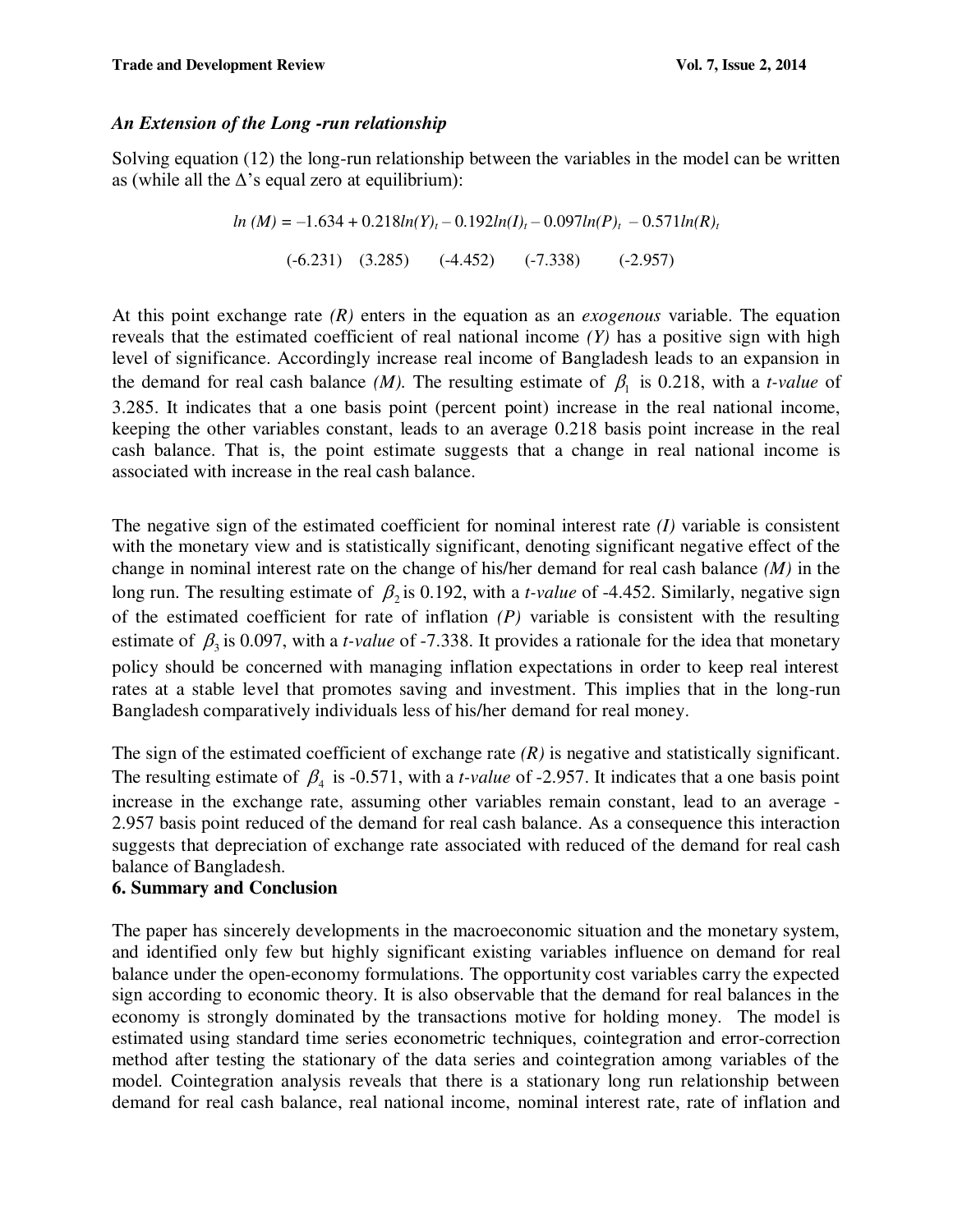exchange rate. The estimation results show that both the long- and short-run demand for real cash balance model of Bangladesh are well specified, stable and statistically significant. Implication of one major policy is that the estimated effect resulting from variation in the exchange rate plays a key role in Bangladesh"s money demand behavior. The speed of adjustment coefficient is negative and indicates that demand for real cash balance convergent to the equilibrium and their convergent sign indicate that statistically significant in the long run. Finally, the result also indicates that demand for real money balances in Bangladesh remained stable throughout the period under investigation.

## **References:**

Adekunle, J. O. (1968). The Demand for Money: Evidence from Developed and Less Developed Economies. IMF Staff Papers 2: 251-265.

Ahmad, S. (1977). Transactions Demand for Money and the Quantity Theory. Quarterly Journal of Economics 91: 327-335.

Bangladesh Bank (Various issues). Scheduled Bank Statistics. Banking and Statistics Division. Statistics Department. BB.

Bangladesh Bank (Various issues). Monthly Economic Indicators: Monthly Update. Monetary Policy Department. BB.

Baumol, W. J. (1952). The Transactions Demand for Cash: An Inventory Theoretic Approach. Quarterly Journal of Economics 66: 545-556.

Chow, G. C. (1966). On the Long-Run and Short-Run Demand for Money. Journal of Political Economy 74: 111-131.

Dickey, D. A. and Fuller, W. A. (1981). Likelihood Ratio Tests for Autoregressive Time Series with a Unit Root. Econometrica 49: 1057-1072.

Enders, W. (2009). Applied Econometric Time Series, 3rd edition, Wiley.

Engle, R. and Granger, C. W. J. (1987). Cointegreation and Error Correction: Representation. Estimation and Testing. Econometrica 55: 251-276.

Fisher, I. (1911). The Purchasing Power of Money. London: Macmillan.

Friedman, M. (1956). The Quantity Theory of Money: A Restatement. In Studies in the Quantity Theory of Money. M. Friedman (ed.). Chicago: University of Chicago Press.

Friedman, M. (1969). The Optimum Quantity of Money and Other Essays. Chicago: University of Chicago Press.

Goldfeld, S. M. (1973). The Demand for Money Revisited. Brookings Papers on Economic